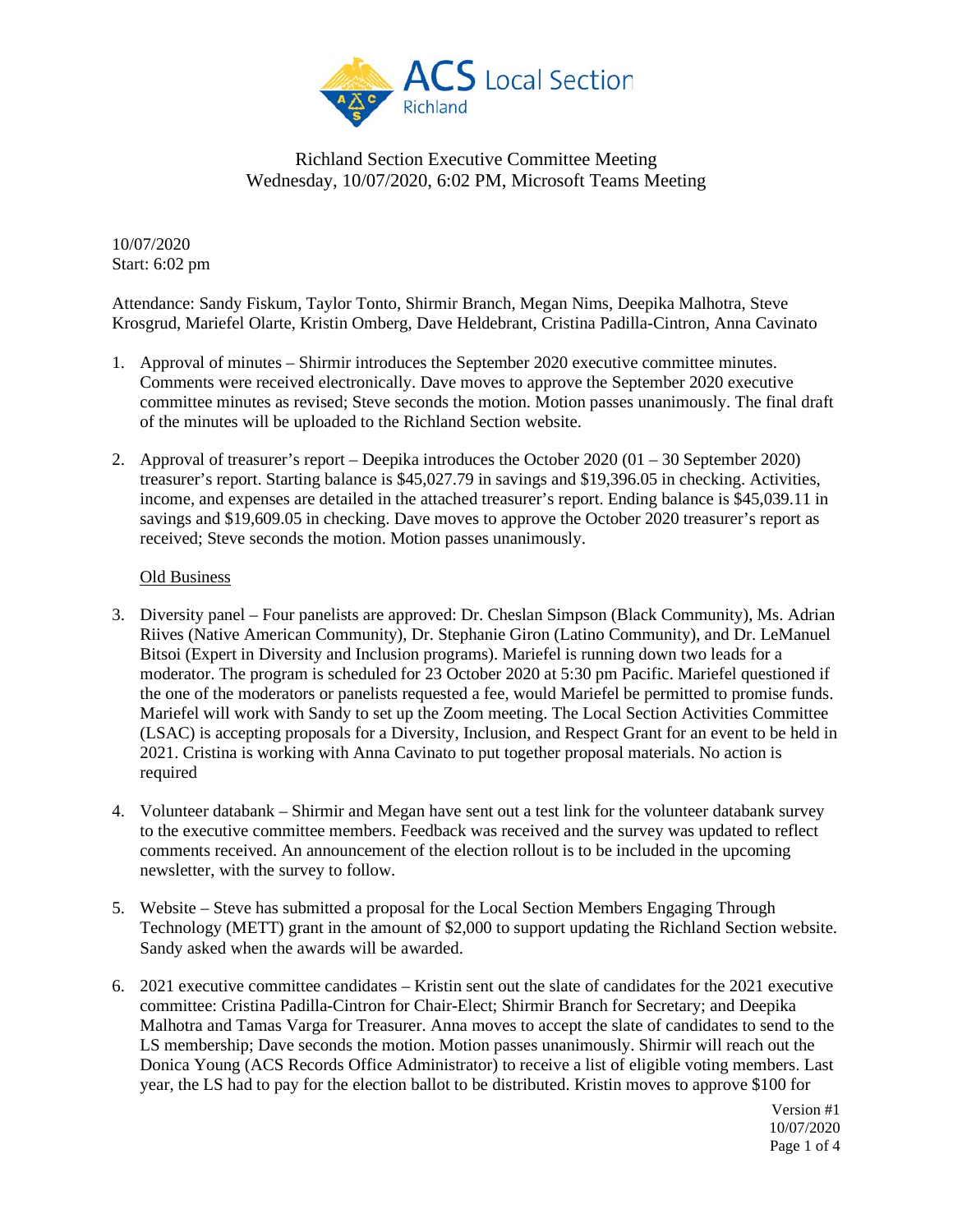

Matt Monroe to administer election ballot; Steve seconds the motion. Motion passes unanimously. Sandy has taken on the action to notify Matt of the approval to receive reimbursement for distribution of the election ballots.

- 7. Newsletter Steve plans to distribute newsletter by the end of the month. Shirmir needs to send the information for the volunteer databank to Steve for inclusion in the newsletter. Also to be included will be a memoriam for Bill Samuels. Steve has requested that anyone who has a special note to include about him to send it to him. Since the newsletter will not go out in time for advertisement of the Diversity Panel, Mariefel will work with Anna to send a notice to the membership. Anna will send Steve information about the upcoming virtual Girls in Science event. Dave suggested including a note honoring members and loved ones who have died from COVID-19 this year. Anna suggested including a highlight honoring the LS's 60 year+ member. Sandy plans to meet with the LS's 70 year member to present his award to him and send a summary to Steve for inclusion in the newsletter. Megan will send an advertisement for the upcoming WCC event. Sandy will include a link for registering for the Annual Social. Kristin will send a note advertising the upcoming Governance Affairs Committee. Mariefel suggested including a note recognizing National Chemistry Week. Anna will send this information to Steve.
- 8. National Chemistry Week (NCW) This year's Girls in Science event will focus on COVID-19. Colby Heideman is planning to put together some virtual demos with his students for NCW. This year's theme is "Sticking with Chemistry." One demo will demonstrate making slime to emphasize polymer investigation.

#### New Business

- 9. New chemistry club at Columbia Basin College (CBC) Padmaja (CBC) has formed a chemistry club at CBC. Anna suggested reaching out to Nelmi Devarie Baez for assistance in getting started. Mariefel said she has contacted Elsa who works with Nelmi to gauge their interest.
- 10. 2021 Chemistry Olympiad ACS has asked if the Richland Section participating. A response is required by the end of the year. Padmaja said she is interested and was asking for information. Discussion indicates that the possibility of being able to host an Olympiad in 2021 is unlikely due to COVID-19. Sandy will forward the information to Padmaja.
- 11. ACS 2021 elections VOTE!!!

#### Committee reports

- 12. Programs Mariefel noted that the final information (start time, Zoom meeting info, etc.) for the Annual Social needs to be sent to Christopher Hendon (OSU). Sandy has a trivia quiz that will be answered "on your honor." Sandy has an available \$50 gift card to award as a prize. Dave has taken the action to help Sandy set up breakout rooms.
- 13. WCC No updates to report.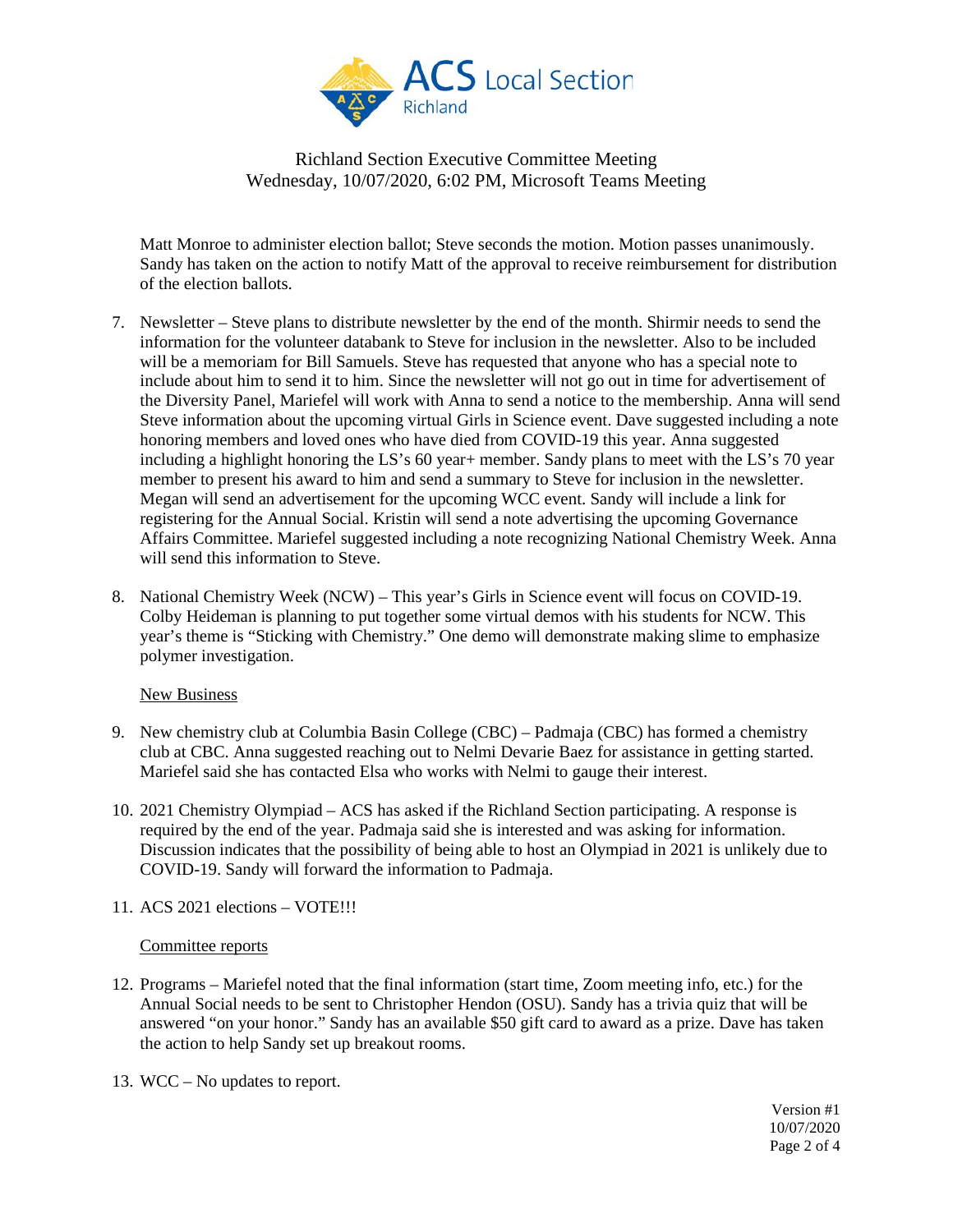

- 14. Awards No updates to report.
- 15. Public relations No updates to report.
- 16. GAC No updates to report.
- 17. Education No updates to report.
- 18. Diversity and Inclusion Updates reported above.

Dave moves to adjourn the October 2020 executive committee meeting; Anna seconds the motion. Motion passes unanimously. Adjourn at 6:49 pm